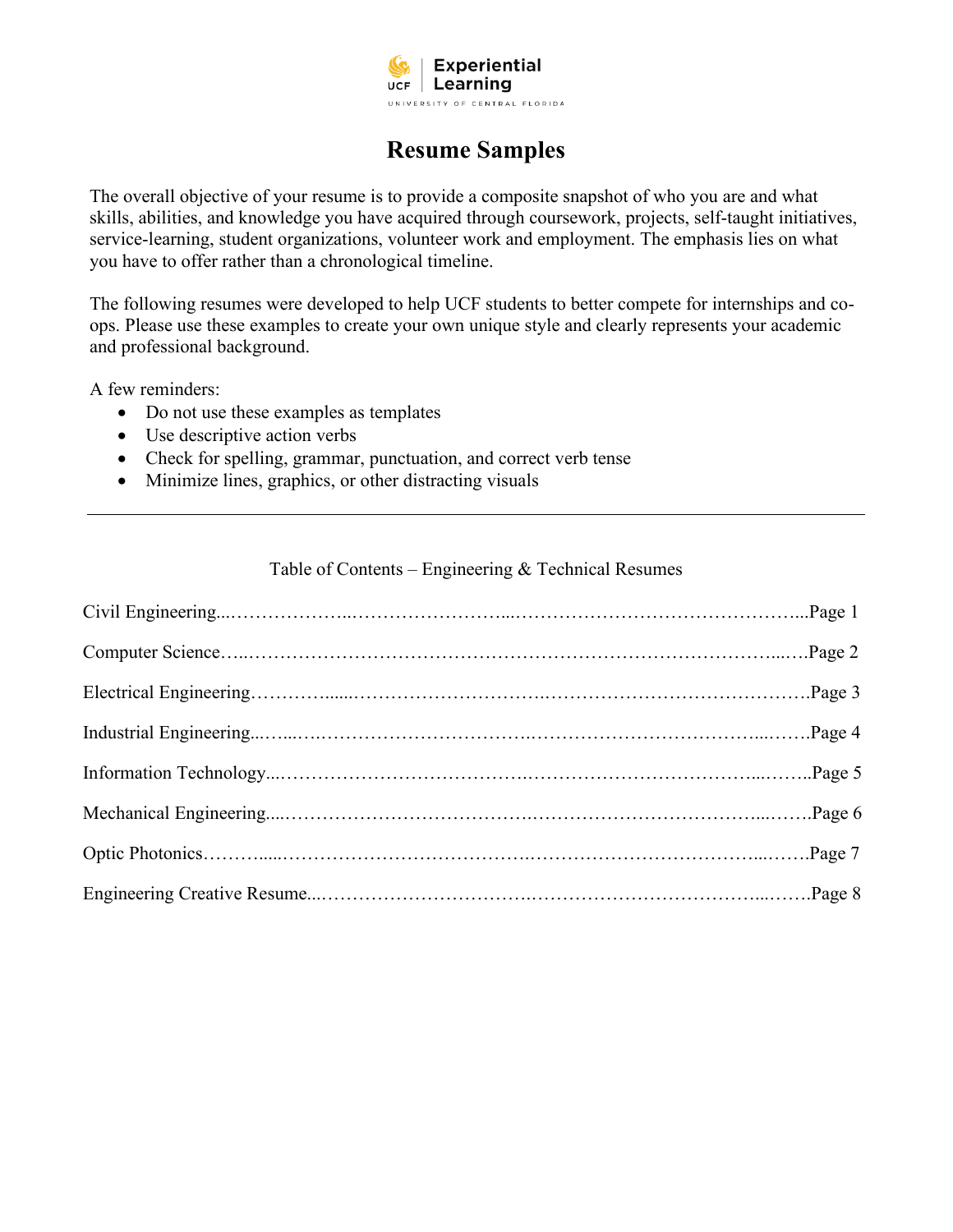# **NAME**

#### ADDRESS| PHONE | [EMAIL|](mailto:amanimcf@knights.ucf.edu) LINKEDIN

#### **EDUCATION**

# **University of Central Florida**, Orlando, FL May 20XX

Bachelor of Science: Civil Engineering GPA: 3.6

#### **SKILLS**

**Computer:** Proficient in SAP2000, AutoCAD, C/C++ **Computer:** Table saw, band saw, drill press, and basic construction

#### **PROJECT**

#### **Development of Rainwater Drainage System** Aug 20XX - Current Aug 20XX - Current

- Collaborated on a team of five students to develop a design system for a rainwater drainage in Little Village
- Calculated site rainwater flow and runoff coefficients; determined release rate and storage depth
- Developed subsurface system using AutoCAD to provide temporary storage of storm water run-off underground
- Performed cost analysis to determine budget for materials, labor, and timeline to complete project; presented project in an in-class presentation via PowerPoint

#### **WORK EXPERIENCE**

#### Assistant/Handyman

#### **123 Contracting – Orlando, Florida** Jan 20XX - Jan 20XX

- Assist with remodeling projects for residential homes and small apartment complexes
- Learn basic construction skills such as painting, hanging trim, installing dry wall, building decks, and laying tile
- Help determine materials needed for projects, complete orders, and coordinate deliveries to construction sites
- Shadow project managers and contractors to learn how to read blueprint plans

#### **LEADERSHIP EXPERIENCE**

#### Leadership Pillar Ambassador Aug 20XX - May 20XX

#### **Collegiate Male Institute**

- Creates programming targeting student's strengths for tangible application on campus and in the classroom and workplace
- Collaborates with fellow pillars to produce sequential, cohesive programming to best aid student development
- Fosters an open, inclusive (safe/brave) space to facilitate healthy, productive discussion
- Coordinates with mentors to ensure student understanding and benchmark achievement

#### **AWARDS/HONORS**

- Dean's List May 20XX
- First Year Student Leader Award June 20XX
- extending the May 20XX and May 20XX and May 20XX and May 20XX and May 20XX and May 20XX and May 20XX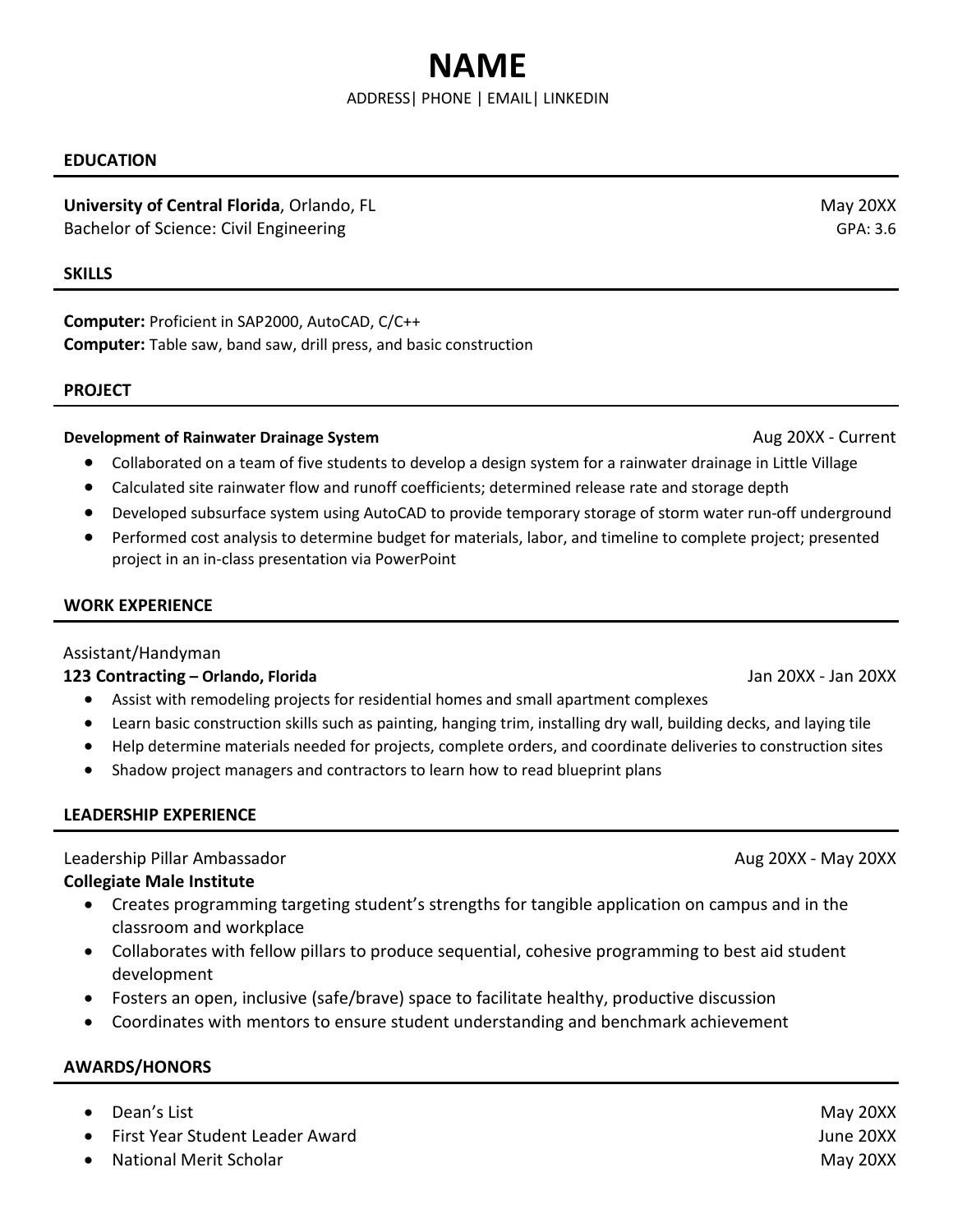# **NAME Location ▪ Phone Number ▪ [Email](mailto:DavidKnight@knights.ucf.edu)**

**OBJECTIVE** Seeking an internship or co-op in Software Development.

# **EDUCATION**

**Bachelor of Science Degree in Computer Science,** GPA: 3.67 – Graduation: Aug 20XX University of Central Florida - Orlando, FL

# **SKILLS**

Java Programming

• Developed a dozen programs such as UI applications, algorithms, data structures, and testcase generators

• Experience in overloading methods, object inheritance, and generic method and classes

- C Programming
	- Developed dozens of programs such as virtual machines, abstract data structures, and ciphers
	- Experience in utilizing dynamic memory allocation, bit manipulation, and pointer arithmetic
- Development Techniques
	- Experience in analyzing data structures and algorithms in terms of time and space complexity
	- Knowledge of a dozen common algorithms such as binary search, quicksort, and Djikstra's Algorithm
	- Knowledge in dynamic programming, backtracking, and divide-and-conquer techniques

Systems Knowledge

- Understanding of systems architecture such as caching, paging, CPU scheduling, and virtual memory
- Some understanding of threads, monitors, and inter-process communication

Developer Tools

• Intermediate Knowledge in: Git, Bash, Visual Studio, Netbeans, Android Studio, MySQL, Apache Hadoop, Apache Maven, Microsoft PowerShell, AJAX, LAMP Stack, Spring Framework, Drupal

# **PROJECTS**

Skip Lists - Utilizing C

- Probabilistic dynamic data structure that improves upon linked lists' limitations.
- Compatible with any Comparable object by use of generics and overloading of the compare method.
- Methods included for insertion, deletion, and search in logarithmic runtime.

PL/0 Compiler **-** Utilizing C

- Interprets and executes code written in the PL/0 language.
- Top-down parsing catches and generates syntax errors.
- Creates assembly code that is passed to a virtual stack machine to be executed.

Turnip Android Mobile Application

- Designed and created a mobile application that notifies user when one of their friends areavailable.
- Directly involved in forming the idea, outlining requirements, and designing and creating the software.

# **EXPERIENCE**

Disney World | Orlando, FL Aug 20XX – Aug 20XX

# **Guest Services Coordinator**

- Organizing and coordinating services to assess and resolve thousands of complex resort-wide problems.
- Awarded Disney World's "Way to Go" Award for outstanding guest service.

# **Attraction's Attendant** Aug 20XX – July 20XX

• Ensured safe and efficient operation by coordinating with a team in a fast-paced environment.

# **ORGANIZATIONS**

UCF Engineering Honor Society, Member Dec 20XX – Present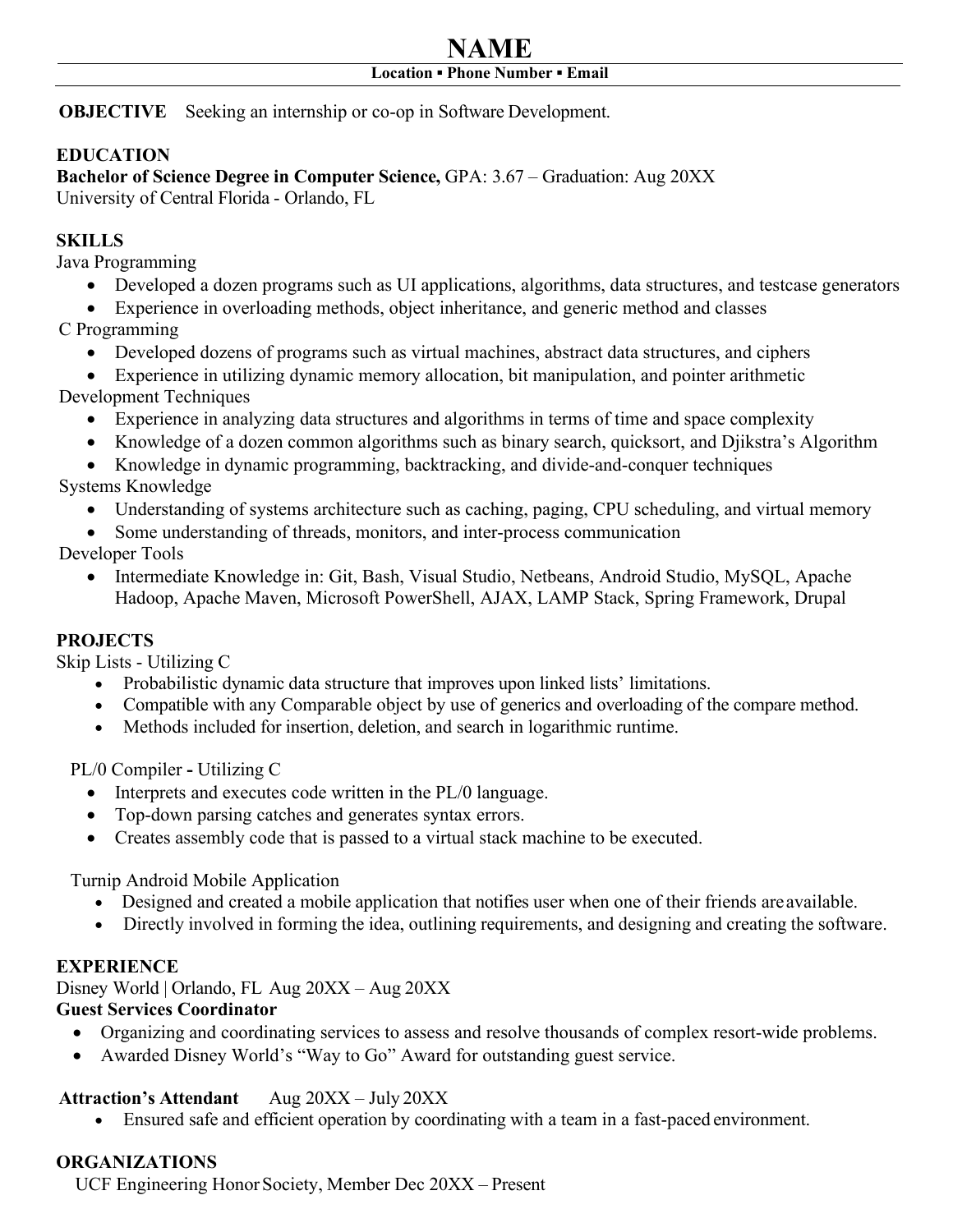# **Name**

Address Phone Number Email

# **EDUCATION**

Bachelor of Science in Electrical Engineering December 20XX Minor: Spanish **University of Central Florida**, Orlando, FL

# **SKILLS**

Programming: Assembly, C++, Visual Basic, Avenue Software: Matlab, AutoCAD, Arcview Language: Conversational Spanish

# **RELEVANT COURSEWORK**

Microprocessors Data Structures Feedback Control Systems Digital Signal Processing Fields and Waves Communication Systems

# **ENGINEERING EXPERIENCE**

Minimax Corporation<br>Intern- ScadaCam Development Department<br>April 20XX-May 20XX *Intern- ScadaCam Development Department* 

- Converted microprocessor controls from prototype version to completed set of controls which will be installed in Arizona and Brazil next year
- Updated embedded 6811 code driving a remotely controlled camera by adding resting pulse width modulation and slow speed positional smoothing interrupts, position query, stop command, temperature averaging, and communications protocol

Miami Engineering Inc.,<br>Miami, FL مساحة 1908 Miami, FL مساحة 1908 Miami, FL<br>April 20XX-May 20XX *Intern – Geographic Information Systems Department* 

- Prepared GIS maps for electric utility clients using Arcview
- Reorganized server filing system by streamlining folder naming conventions for greater ease in project management
- Redesigned CAD spec sheets fixing errors caused by multiple authorship

# OTHER EXPERIENCE

| 123 Camp                                                                | Pensacola, FL         |  |
|-------------------------------------------------------------------------|-----------------------|--|
| Camp Counselor                                                          | June 20XX-August 20XX |  |
| Organized three day and one day camping trips for 20 campers aged 12-16 |                       |  |
| Promoted a safe and enjoyable environment for all campers               |                       |  |

# ACTIVITIES

Tau Beta Pi<br>National Society of Black Engineers (NSBE) [anuary 20XX-Present National Society of Black Engineers (NSBE) January 20XX-Present<br>UCF Cross Country Club delays and the settlement of the August 20XX-Present **UCF Cross Country Club**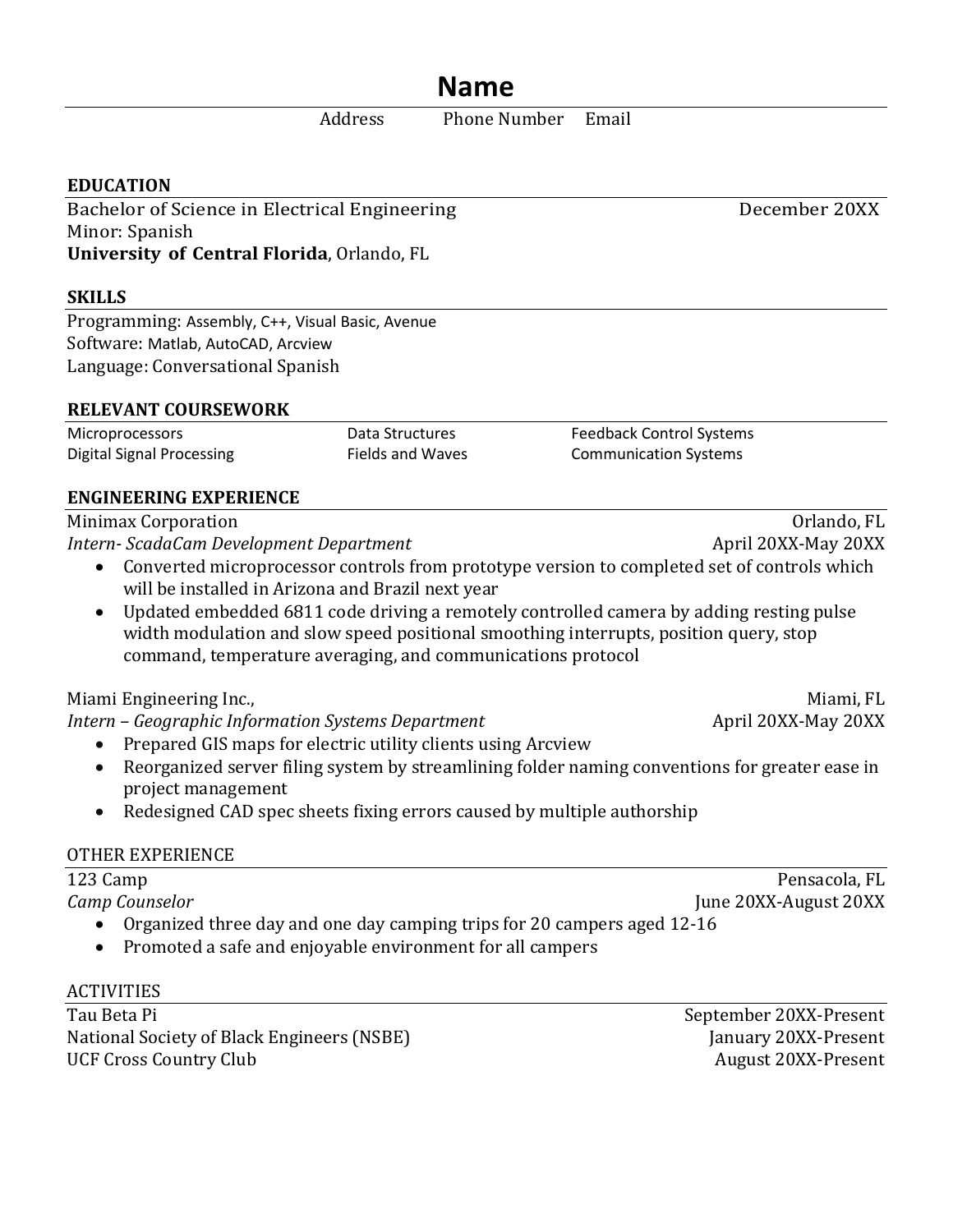#### **Education**

#### **Bachelor of Science in Industrial Engineering – Minor: Computer Science GPA: 3.6** University of Central Florida – Orlando, FL December 20XX

#### **Skills**

**Statistical Software:** Minitab **Programming:** C++, MATLAB, AMPL, CPLEX solver **Language:** Fluent Creole & Basic Spanish

#### **Academic Projects**

#### **Systems Simulation Class Project: UCF Gym Entrance Queue Model**

- Collaborated with team of **3** to collect raw data, model elements of the gym queue in Simio and verify model
- Drafted report and presented model, data verification, and evidence for statistical decisions in a final class presentation

#### **UCF Advanced Design Lab: Future Proof Fabrications Team Member**

- Work with four team members to develop, model, and present an attraction idea to Universal Creative
- Build and refine prototype ideas and scale models iteratively with Universal Creative's feedback for presentations

#### **Work Experience**

#### **ABC Company – Rochester, NY** May 20XX–August 20XX

*Sourcing Analyst Intern*  • Integrate the work flow and test a script for identifying no source parts and recommend a future work flow process

- Complete the purchasing obsolescence process for relevant parts identified during work flow (**~900** parts obsoleted)
- Group tubes and hoses from a supplier as a test case and implement obsolescence and re-source decisions

#### **UCF Lockheed Martin College Work Experience Program** – Orlando, FL January 20XX–April 20XX *Facilities Operations Support*

- Develop and schedule preventative maintenance routines for critical machinery using manuals and personnel feedback
- Improve preventative maintenance metrics and automate, observe, and revise relevant reports with Excel and VBA

#### **Campus Involvement**

#### UCF Society of Women Engineers (SWE) **March 20XX–Present** March 20XX–Present

*Executive Board Officer: President* (May 2016–Present)

- Act as UCF SWE liaison to National SWE, UCF SGA, and approve club directives and financial decisions
- Lead recurring E-Board, officer meetings and general body meetings

#### UCF Programming Team and September 20XX–Present

- Compete in weekly **5-hour** programming practice competitions on a 3-person team
- Attend weekly algorithm lectures/problem review sessions and solve practice problems in  $C, C++,$  and Java

# **Honors & Awards**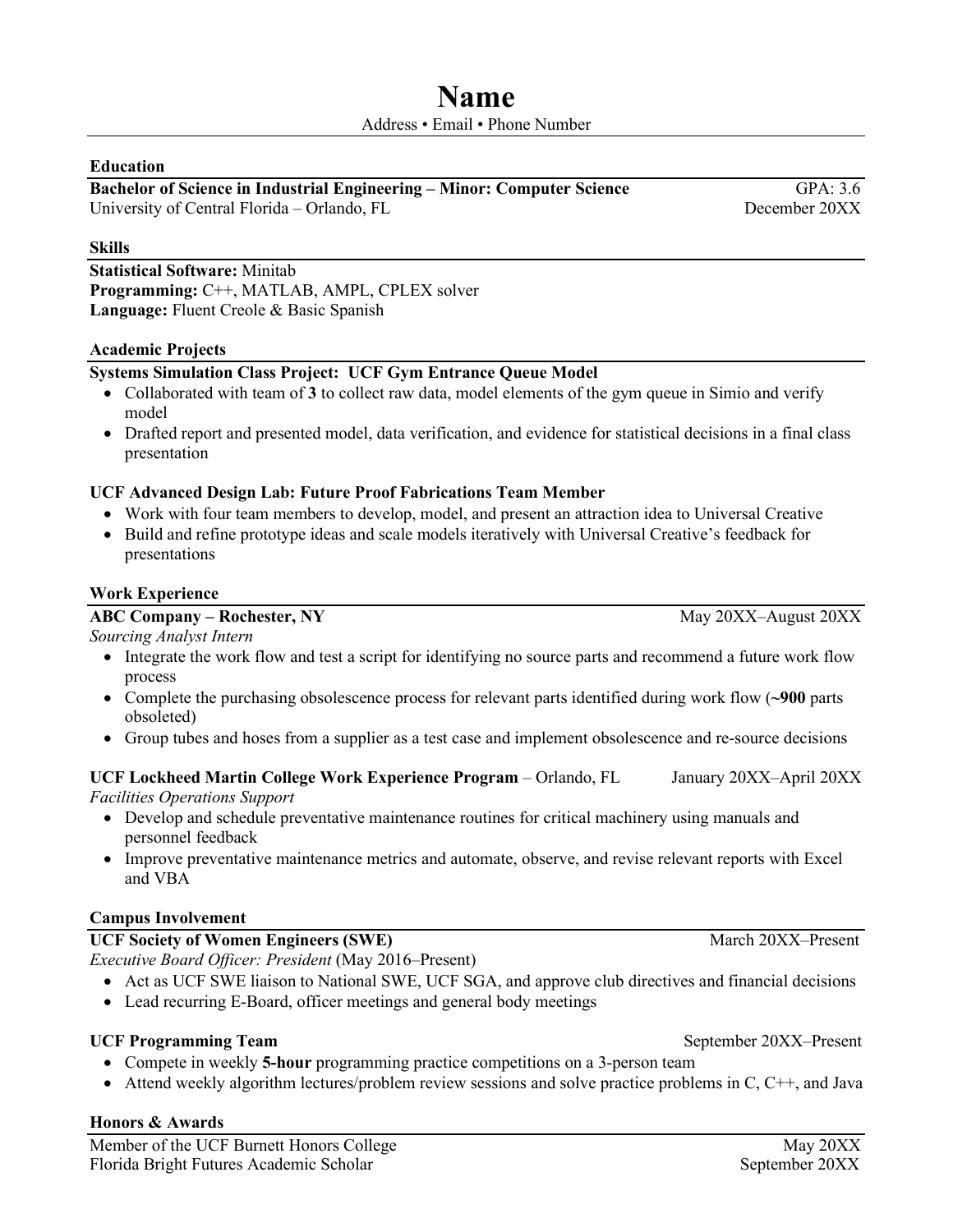#### **EDUCATION**

**Bachelor of Science in Information Technology May 20XX** And The May 20XX And The May 20XX University of Central Florida, Orlando, FL GPA 3.6/4.0

# **Associate of Science in Computer Science** December 20XX

Miami-Dade College, Miami, FL GPA 3.5/4.0

#### **TECHNICAL SKILLS**

- ASP/ADO, C/C++, .NET, Java, SQL, XHTML/CSS/JavaScript, Cold Fusion, VBScript, XML
- Microsoft Windows, Linux
- Micromedia Flash, Adobe Photoshop, PageMaker
- SAP, Glassfish, Ruby/Rails, Groovy/Grails

# **RELATED COURSEWORK**

| Web Programming            | Information Systems Management | Data Structures for IT |
|----------------------------|--------------------------------|------------------------|
| Database Theory and Design | <b>Computer Networks</b>       |                        |

# **RELATED EXPERIENCE**

#### **Hardware Engineer Intern**

ABC Computers Inc., Sanford, FL May 20XX - August 20XX - August 20XX - August 20XX

- Perform hardware and software installations on a variety of computers including PC's and Mac's
- Identify, isolate and repair computer equipment showing wear and tear as well as provide customers with information on preventative maintenance routines
- Provide High-level customer care, training, and technical support to a diverse population ofcustomers
- Assemble and install a wide array of computer systems, workstations, and peripheral hardware

# **Information Technology Help Desk Student Assistant**

University of Central Florida, Orlando, FL August 20XX - Present

- Provided computer help desk support via telephone communications with end-users including students, faculty, staff, and campus visitors
- Performed diagnostics and troubleshooting of system issues, documented help desk tickets/resolutions and maintained equipment inventory lists
- Assisted students, faculty, and staff with login password verification to the campus-wide program, *myUCF*

#### **INVOLVEMENT**

**Member**, Association of Information and Technology Professionals (AITP) August 20XX - Present **Member**, UCF Network & Security Club August 20XX- Present **Member**, Association of Help Desk Professionals (AHDP) **Solution Control Control** June 20XX-Present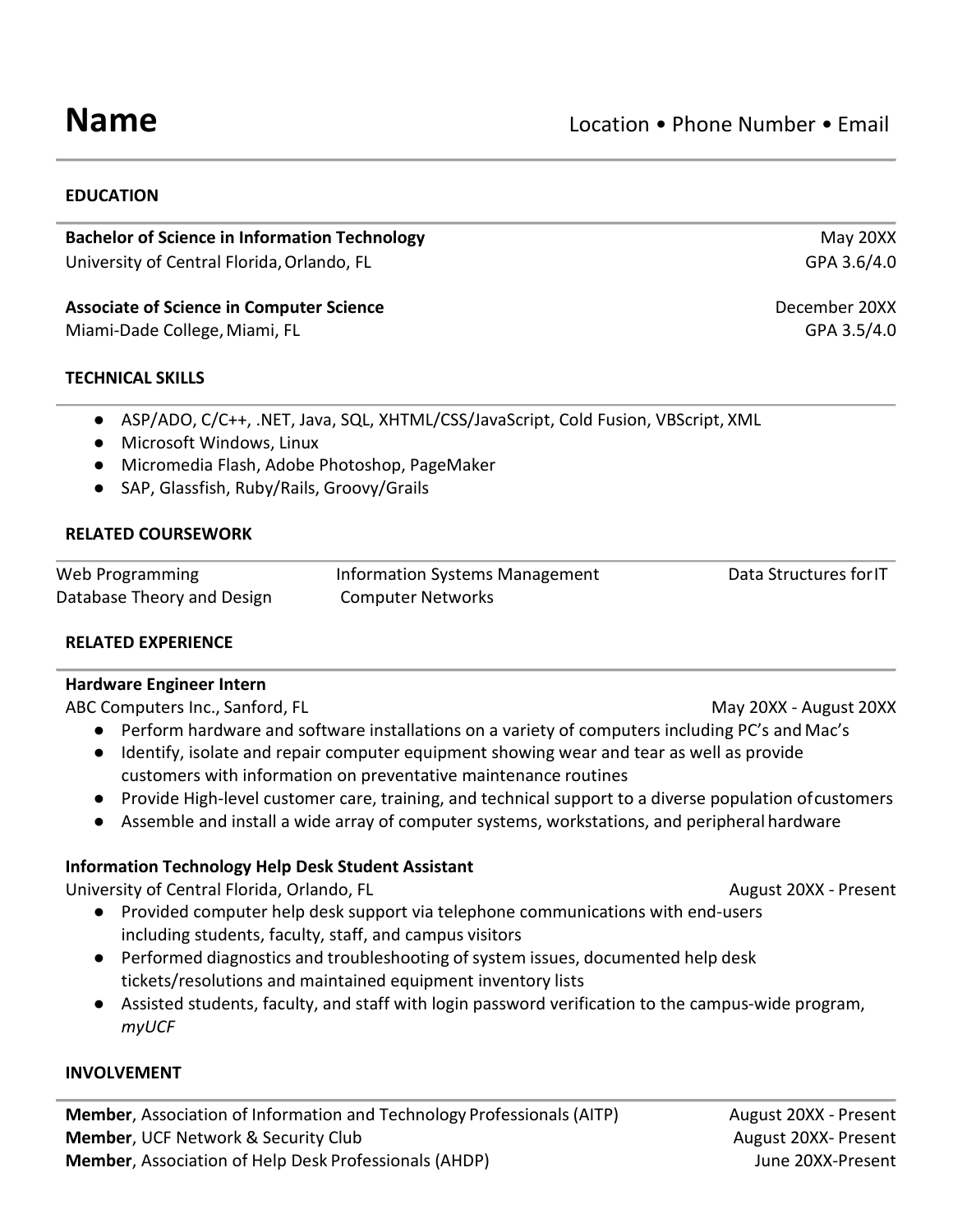# **NAME**

# ADDRESS•PHONE•[EMAIL](mailto:mehul8797patel@knights.ucf.edu)

# **EDUCATION**

**SKILLS**

**University of Central Florida, Orlando, FL May 20XX** 

Bachelor of Science in Mechanical Engineering GPA: 3.7

#### **TECHNICAL**

Solidworks, AutoCAD, MATLAB, Visual Studio, SQL, LabVIEW, COMOS, XFLR-5, Team Center (PLM), Data Analysis, CFD (Basic), Python (basic)

# **LANGUAGES**

English (fluent), Gujarati (conversational), Hindi (conversational), Ndebele (basic), French (basic)

# **RELEVANT PROJECTS**

**IBM HACKATHON, Team Lead, NSBE Regional Conference, Montgomery, AL November 20XX** 

- Provided IBM IX with the tools to assess the severity effectively  $\&$  efficiently in which business' struggle.
- Use of custom-made File I/O and SQL code to sort through survey forms filled out by business in our targeted region.
- Professionally presented and competed in front of IBM panelists, ranking 3rd in the entire NSBE Region III.

# **PROFESSIONAL WORK EXPERIENCE**

# **SIEMENS ENERGY**, Orlando, FL August 20XX – Present

# *Energy Solutions & Plant Engineering Co-op*

- Schematic fabrication for control systems of power plant electrical, mechanical & fluid teams
- Identified approx. **\$1 Million** of project costs that could have been avoided had correct measures been taken and structure initiated
- 3D Design of balance of plant electrical, fuel, steam, and water systems
- Design of instrumentation and configuration customization to project-specific requirements.
- Advancements with the Leadership Team to initiate Change Management strategies to shift the current company culture towards higher quality

# **ORTEL ENERGY**, Orlando, FL August 20XX – Present

- *Co-Founder* Our aim is not only providing <sup>a</sup> source of electricity to all but also <sup>a</sup> means through which desalination plants can reuse the energy we generate to convert more saltwater into drinking water, thus improving upon the upcoming freshwater crisis.
	- This product is a revolutionary device that generates electricity from the flow of water!
	- Use of CAD, CFD and Fluid Mechanics knowledge to investigate and simulate the reaction of fluid flow in the prototype.

# **OTHER EXPERIENCE**

# **UNIVERSITY OF CENTRAL FLORIDA**, Orlando, FL February 20XX – August 20XX

# *Recreation and Wellness Center, Building Manager*

- Execution of opening and closing procedures, including but not limited to reporting security, maintenance & physical plant issues
- Oversee a team of **50+** employees to ensure the **150,000** sq. ft facility is kept in immaculate condition for **70,000** members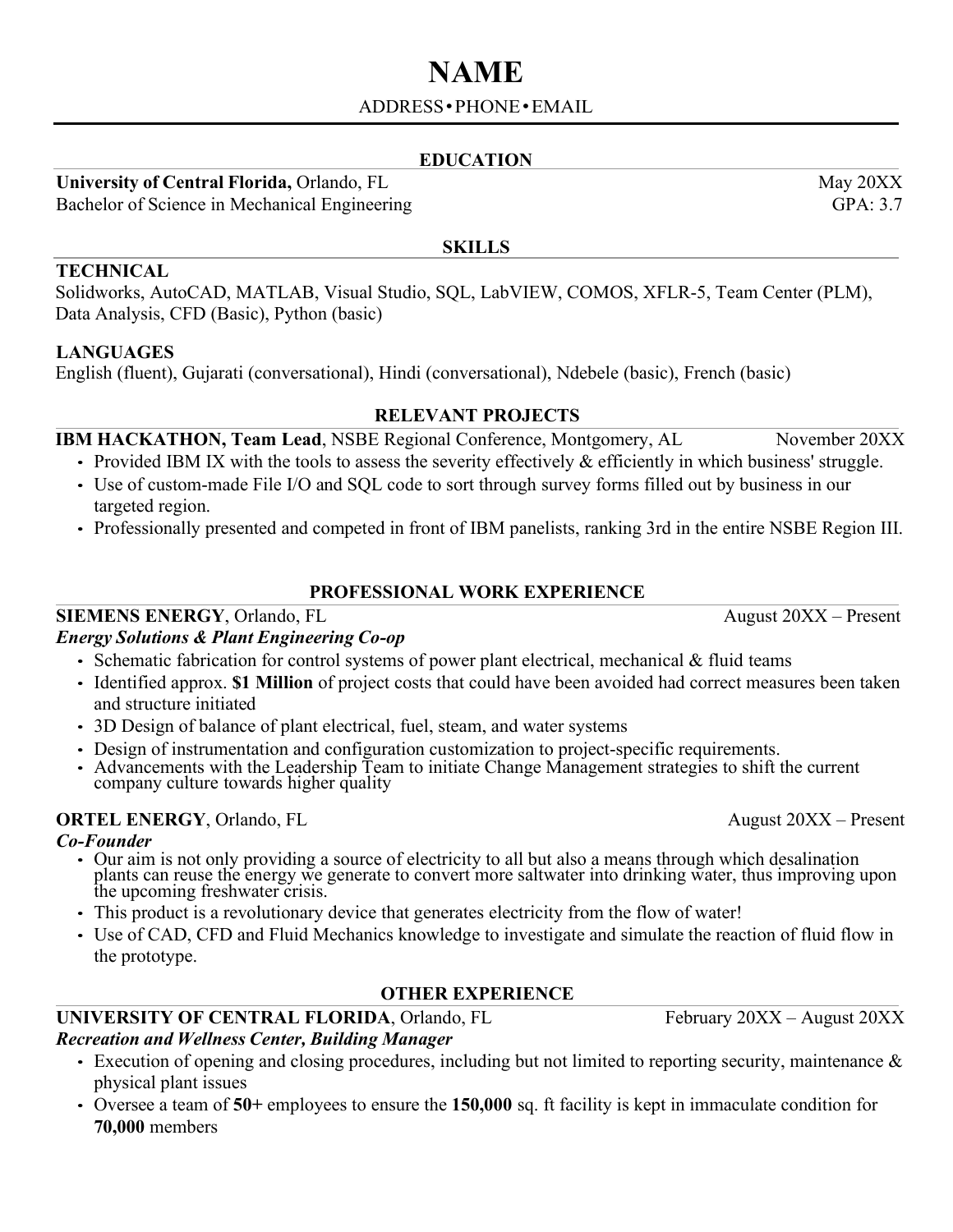# **Name** Address Email Phone Number

# **OBJECTIVE** To secure a challenging internship working with Optics & Lasers

#### **EDUCATION**

**Bachelor of Science, Photonic Sciences & Engineering,** 3.35 GPA University of Central Florida – Orlando, FL – Graduation: December 20XX

#### **Associate of Arts, Business Emphasis,** 3.6 GPA

Valdosta State College – Valdosta, GA – Graduation: May 20XX

#### **SKILLS**

**Technical**: Zemax (Optic Studio), Pro/Engineering (Creo), Matlab, Multisim Language: Advanced Spanish (written and verbal)

#### **WORK EXPERIENCE**

**Student Researcher at CREOL, UCF** Orlando, FL **Glass Processing & Characterization Lab** May 20XX – Dec 20XX

- Conducted independent research on the thermo-optic coefficient of chalcogenide glasses.
- Measured the refractive index and dispersion of various substrates using a refractometer.
- Frequently aligned and operated the lasers for measurements.

#### **Lockheed Martin via UCF College Work Experience Program** *Collection Collando***, FL Optical Components Center** Aug 20XX – April 20XX – April 20XX

- Optics handling, metrology, and spectroscopy
- Reviewed and updated manufacturing process plans/work instructions utilizing software such as Pro/E (Creo Parametric).
- Streamlined the tool order process to push tool orders forward to completion; worked with Property Management to verify a custodian, serialization, and identification of tools in accordance with policy.

#### **Customer Service Associate/Deli Assistant** Miami, FL **Soup 'n Stuff** Summers 20XX, 20XX

- Prepared salads, soups, and sandwiches in fast-paced downtown deli
- Provided excellent customer service and attention to each customer's special requests and needs

#### **LEADERSHIP EXPERIENCE**

# **Secretary, Society of Women Engineers, Society and Society of Women Engineers, Society of Australian Society of Momen Engineers, Society of Australian Society of Women Engineers, Society of Australian Society of Australia**

- Led initiative to engage & empower more women in entrepreneurship through directly engaging w/female led startups
- Planned Startup Expo event, including workshops and panels with various local Orange County area startups, along with a career fair involving **25** startup companies from around the Orange County area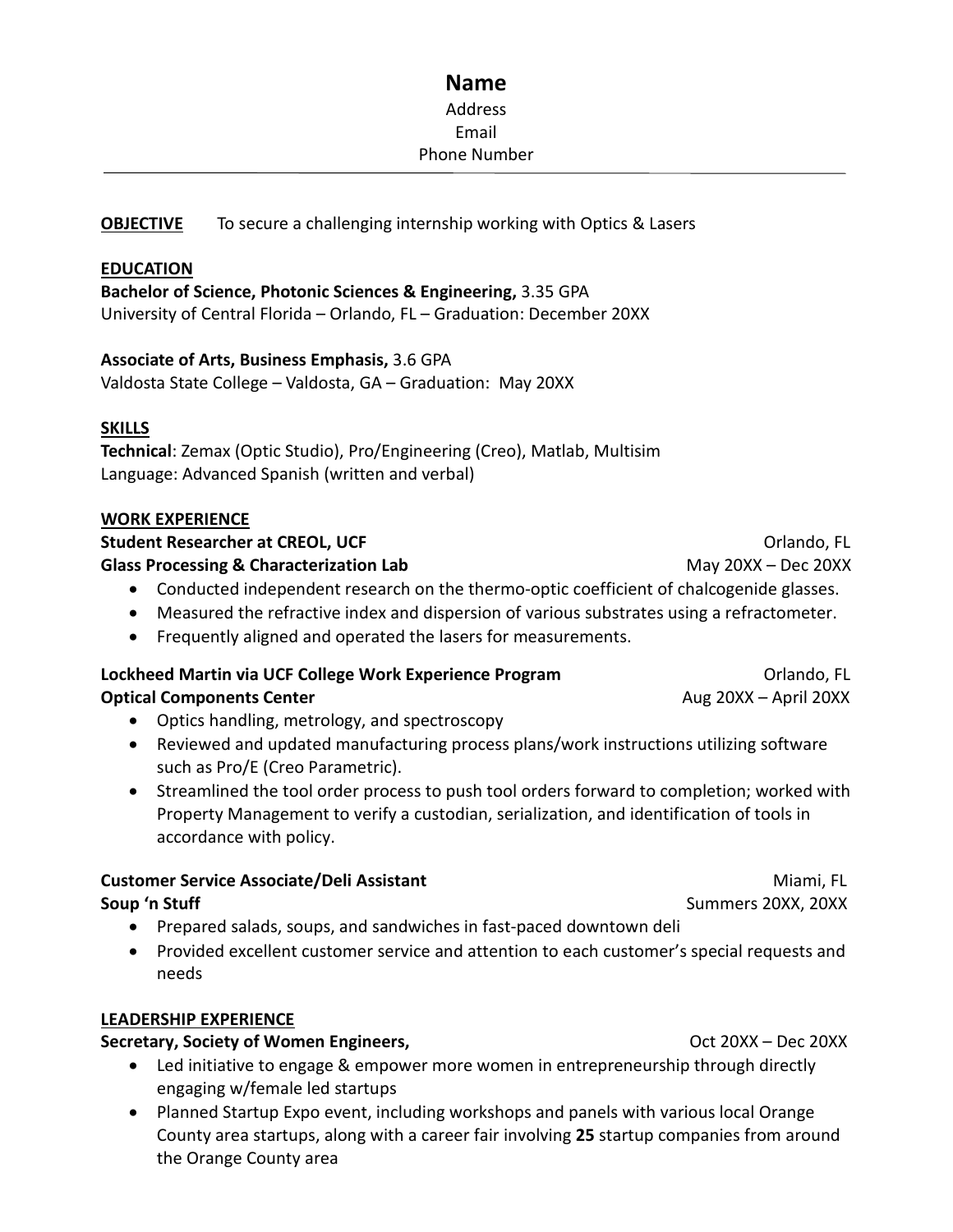# **NAME**

#### Address ∎ Phone Number ∎ Email

# **Education**

**Bachelor of Science in Computer Science May 20XX** University of Central Florida, Orlando, FL Quantum Company of Central GPA: 3.33

# **Skills**

Programming Languages: **C++, C, Java, HTML, CSS, Python** Operating Systems: **Android Mobile Development, UNIX** Language: **Fluent Spanish**

# **Education-Related Experience**

**UCF Computer Science Department August 20XX – May 20XX** –

# **Data Structures and Algorithms Project**

• Used C++ to write a program to convert from infix to postfix expressions using a stack data structure. **Database Systems Project**

• Created a website that displayed local food and drink deals around Orlando. The web application used HTML and CSS for the application design and PHP for accessing the relational MYSQL database.

# **Advanced Java Programming Project**

• Implemented the board game Sorry using libraries from the JavaSE 8 API. The game was developed using GUI and object-oriented class design.

# **Android Mobile Programming Project**

• Designed a mobile application, TwitterGetter, to view tweets in a specified range of the user using Android Studio and the Twitter API as part of a class-assigned group project.

# **Software Engineering Project**

• Created a mobile application, GetALife, by working through the Software Development Lifecycle to provide the user with a list of activities depending on location, time of day, and interests. The application was developed for Android.

# **Object-Oriented Programming**

- Understood the Object-Oriented Programming concepts and C++ techniques.
- Created a String class containing many of the <string> class library features.
- Implemented Sieve of Eratosthenes algorithm operating on single bits for memory savings.
- Familiarized with Linked List data structure.

# **Unix Projects**

• Created multiple shell scripts using the bash shell. Familiarized with UNIX environment and commands.

# **Computer Organization I**

- MIPS Assembly program producing a histogram based of the image provided.
- Understanding of Computer Architecture, digital logic and processor design.

# **Other Experience**

|                        | <b>Camp Counselor</b> (Summer) Kingsley Pines Camp, Panama City, FL | June 20XX – August 20XX  |
|------------------------|---------------------------------------------------------------------|--------------------------|
| <b>Sales Associate</b> | Kohl's Department Store, Orlando, FL                                | January 20XX – June 20XX |

# **Involvement**

Knights Hack **August 20XX – May 20XX**

• Attended and participated in collegiate programming contests while working alongside students from other universities to create one of a kind projects in a designated period of time.